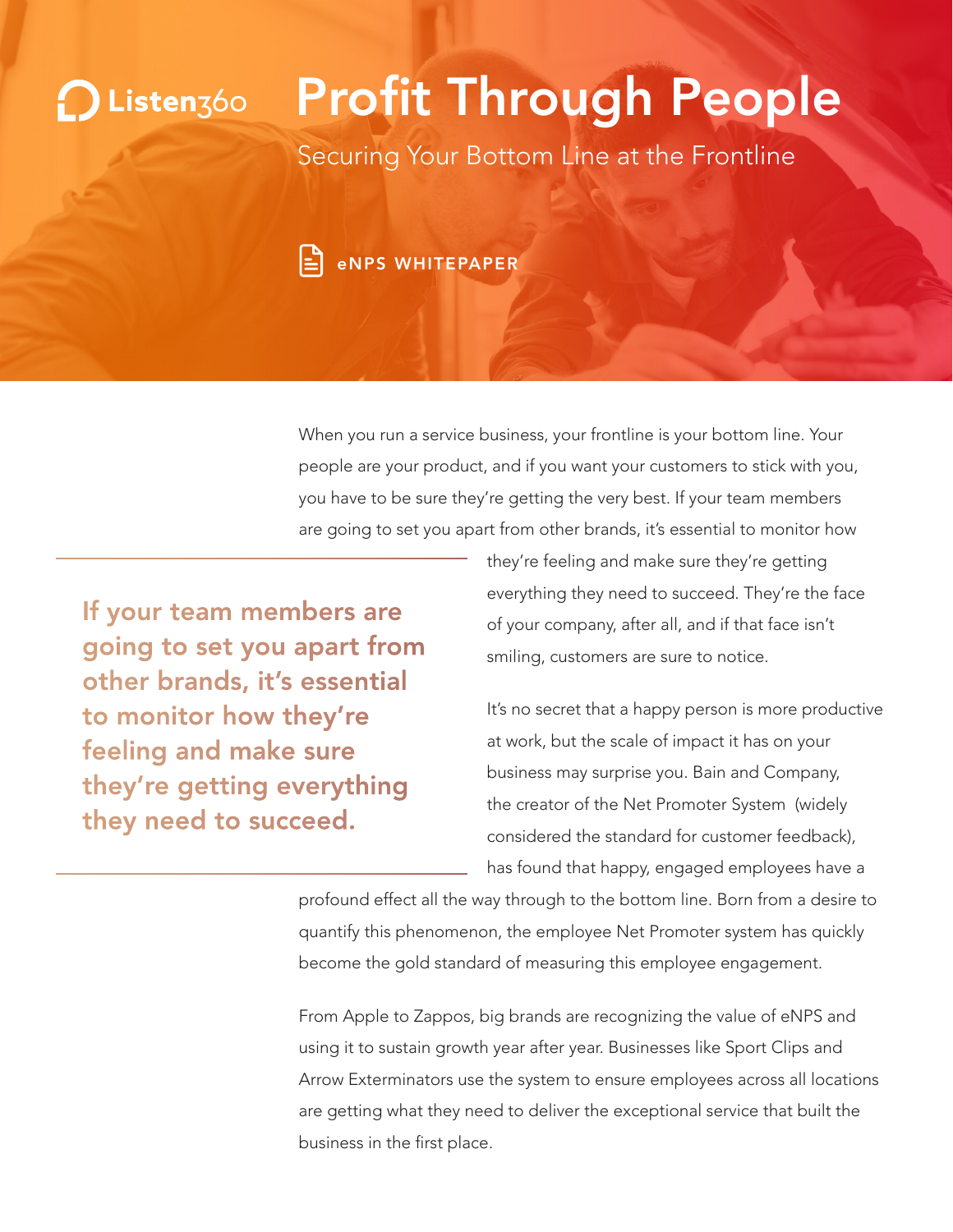Employees who are properly engaged are supercharged. Researchers at Bain and Company have found that happy workers are not only more energetic and enthusiastic, but they are more ingenuitive and have more creative ideas. Productivity goes up, management runs more smoothly, and the overall attitude spreads throughout the staff. If your employees are radiating

> positivity and success, the others are going to notice, and studies show that they will follow suit. The old adage is true: smiles are contagious, but it doesn't stop with your employees.

Customers are satisfied when they purchase a great product, but an object doesn't have an attitude. Service and franchise employees affect the feelings of customers in a big way. The same research at

Bain and Company shows that businesses with happy employees almost always have happier customers. Delighted customers spend more with your business, are fiercely loyal, and religiously refer new customers. They're also far easier and less costly to serve, and this starts a positive cycle within your organization.

Just as your happy employees make happy customers, the positive energy flows back into the system. When your staff sees praise and excellent feedback for your brand, it builds pride and morale. Higher morale means better service. Better service means more delighted customers. The cycle continues on and on, fueling growth and creating a noticeable change in profitability.

Bain and Company's NPS, the score measuring customer engagement, has proven to correlate with profits and sales growth. If it takes a loyal and fulfilled team of employees to create a delighted customer base, it's not a stretch of the imagination to think that eNPS should correlate as well.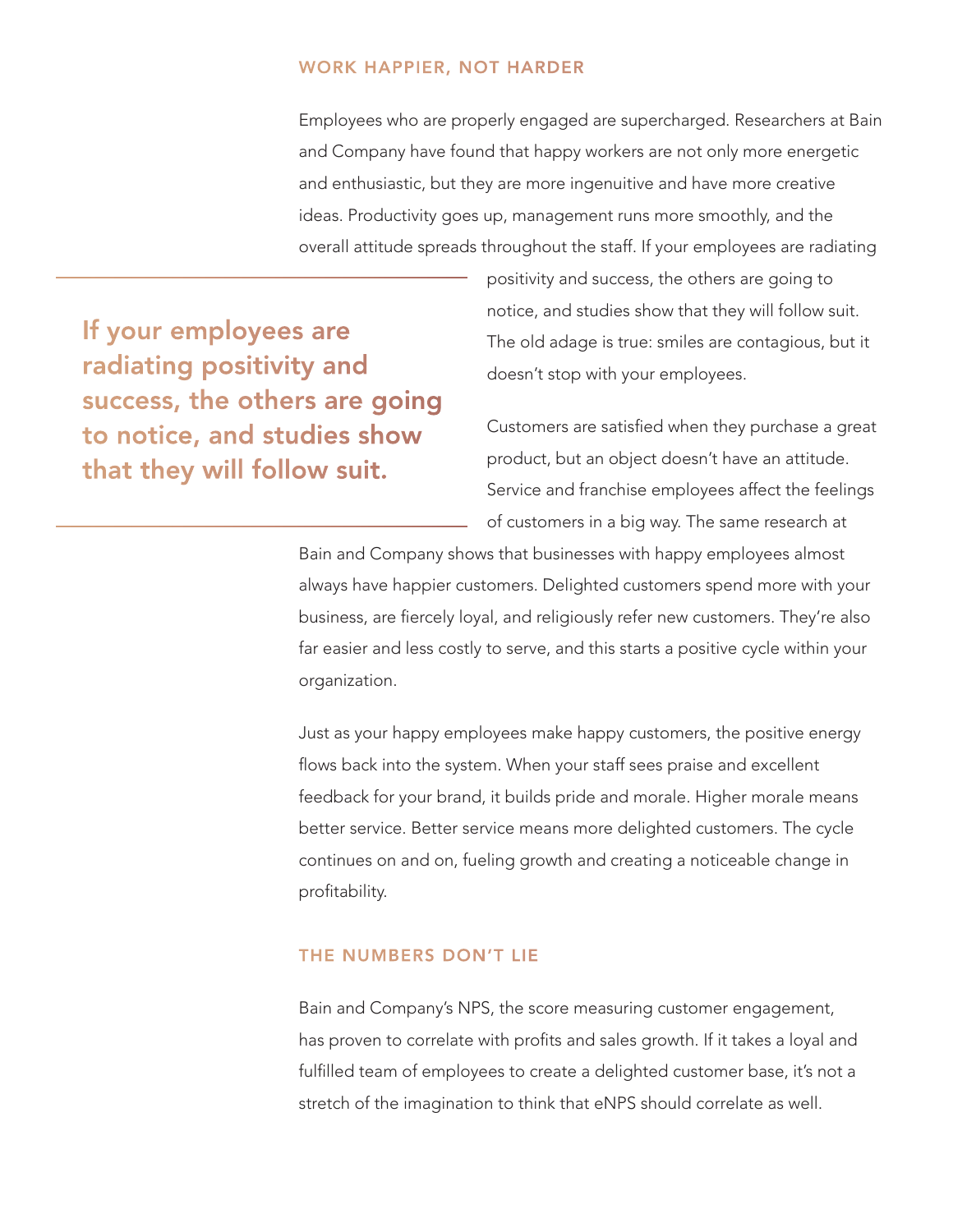At Listen360, we examined multi-location brands measuring both NPS and eNPS in an attempt to find a trend. Pacific Consulting Group analyzed our data on both brand and individual service area scales and discovered a strong correlation between customer and employee scores.

Brands and locations with high eNPS scores have a high NPS scores as well. This clearly validates the idea that happy employees make happy customers. And, as we've seen, happy customers make a happy bottom line. When all of these factors come together, your people are far more likely to stay a part of the team.

Employee turnover is a huge obstacle for growing businesses, especially in service industries and franchise systems. Estimates of the average damage are all over the place, but none of the news is good. Josh Bersin, founder of Bersin by Deloitte, pegs the cost of replacing an employee at 1.5-2x salary. The Center for American Progress reports that replacing a specialized

> position could cost as much as 213% of that person's compensation. Not only do you have to find, hire, train, and onboard new personnel, but many service employees will take their best customers with them, setting you back even further.

Identifying the biggest barriers and motivators for employees in your company culture is essential to retention. In the age of nap pods and catered

lunches, many businesses are scrambling to follow the Silicon Valley model of fun in the workplace. While a flashy office and bean bag chairs might be a good recruiting tool, surveys with eNPS have found that the bells and whistles might not be the answer. Fun is fleeting, and retention needs sustainability.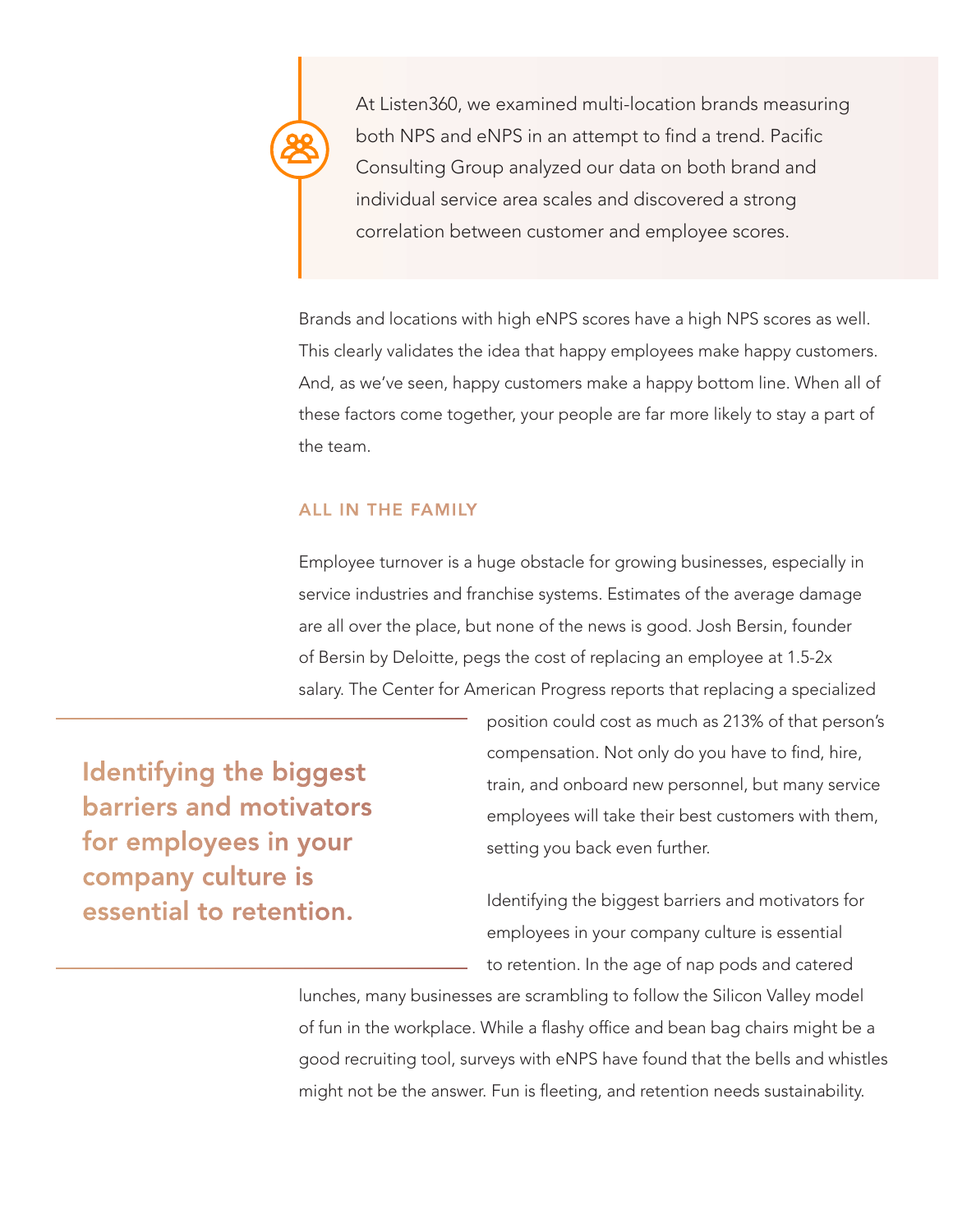Your employees want to feel that they have the tools to be impactful and build a career within the company. In Listen360's study with Pacific Consulting Group, we also compiled the eNPS feedback responses to find the biggest drivers and barriers in the employee experience.



The top drivers of happy employees were flexible hours, a family atmosphere at the office, and a sense of respect coming from management.

 $\sqrt{2}$ 

The top drivers of happy employees were flexible hours, a family atmosphere at the office, and a sense of respect coming from management. A fun work environment, while still a driver, fell much further down the list in order of importance.

Let's be clear, fun is great, but it's only one piece of the puzzle. Your business has a unique culture and specific needs. With eNPS, you can discover what the other pieces are and where they fit in order to see the bigger picture of a healthy employee relationship and reduce employee churn.

Apart from drivers, you can also recognize major friction points.



The biggest barriers for employees were insufficient compensation, poor management, and poor communication.

## BARRIERS CONTRIBUTING TO THE UNHAPPY EMPLOYEE EXPERIENCE

 $\overline{\bullet}$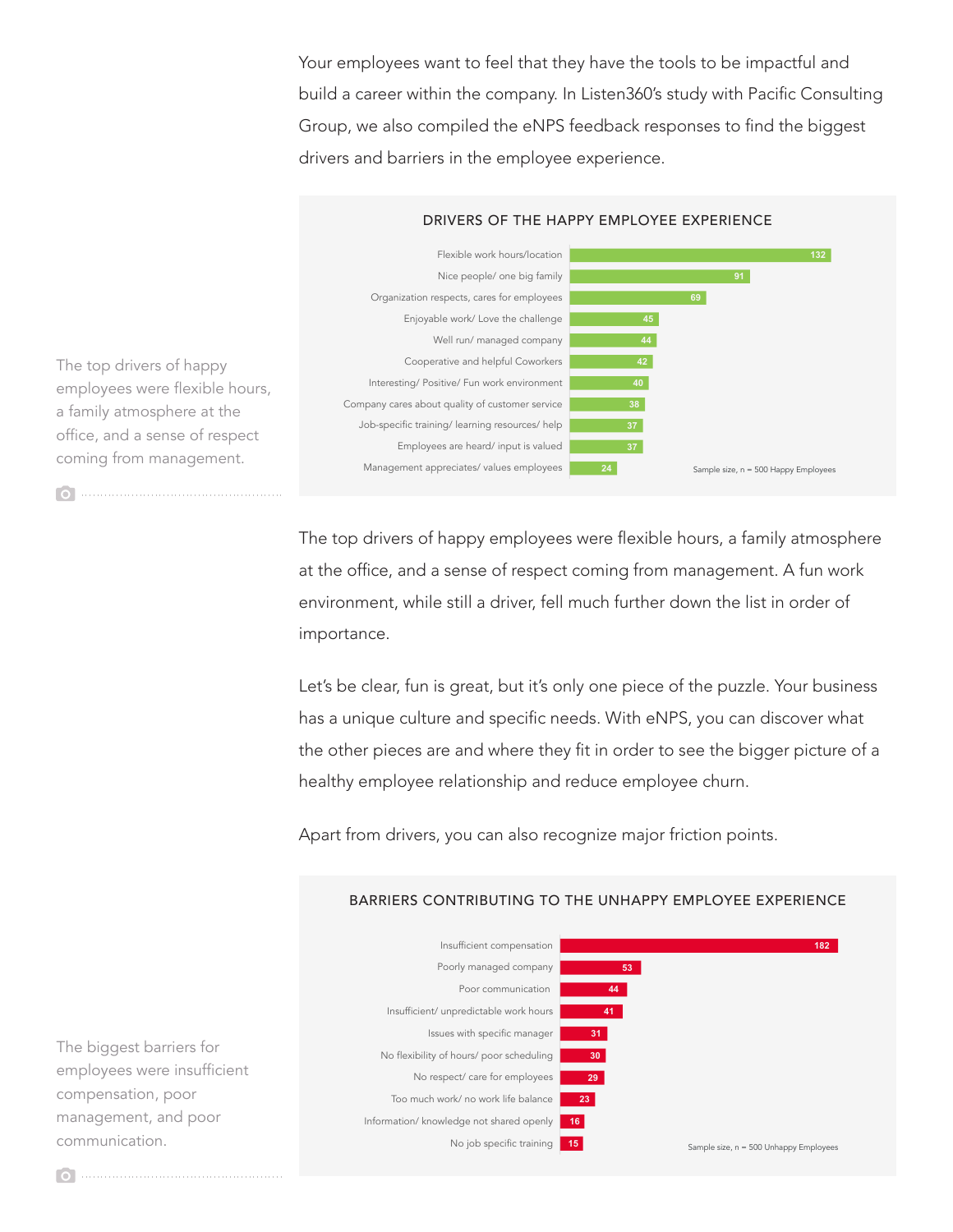Coaching management to better train, onboard, and support their teams based on this information will make for a much better employee experience. Being transparent and candid about the whole process can improve morale in itself. By reporting your findings and outlining strategies for improvement to the whole company, you demonstrate a dedication to the well-being of your people.

With unemployment at a 10-year low, finding great talent is a constant challenge. To prospective hires, your current employees are the best indicator of your company's atmosphere. Online reviews have revolutionized the way people provide and access information about a work environment. Sites like

> glassdoor.com have made it easier than ever for job applicants to get what they think is the inside scoop on the employee experience.

Why are people on these sites in the first place? They're looking for a new job. Happy and loyal employees have very few reasons to visit these review platforms, so it is likely that most feedback is coming

from dissatisfied employees looking to leave. While the issues of unhappy employees are noteworthy, they rarely ever represent the sentiments of the entire company. This creates a negatively biased picture for prospective hires doing online research on your organization.



Happy and loyal employees have very few reasons to visit these review platforms, so it is likely that most feedback is coming from dissatisfied employees looking to leave.